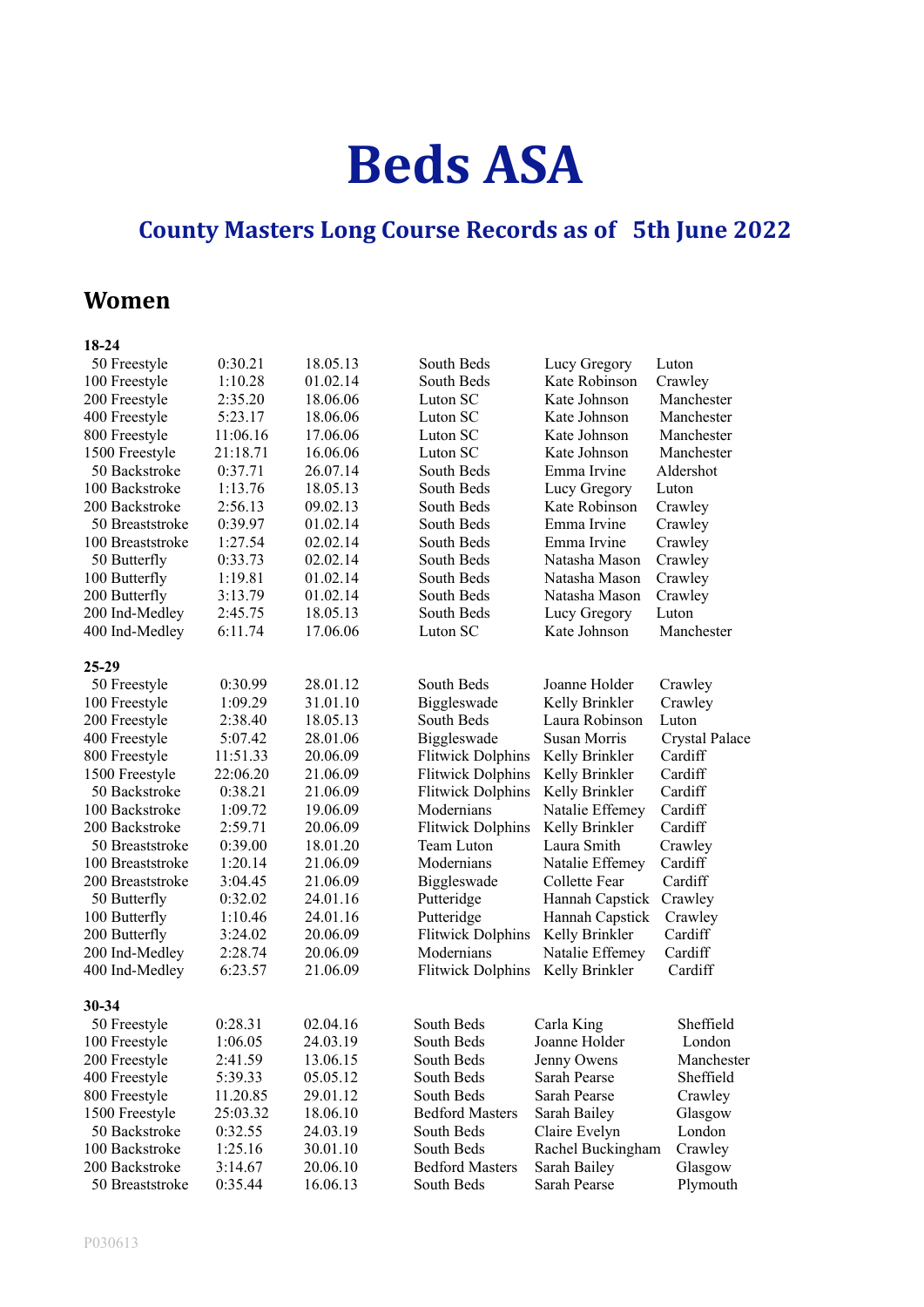| 100 Breaststroke<br>200 Breaststroke | 1:23.38<br>3:13.55 | 05.05.12<br>01.02.14 | South Beds<br>South Beds      | Sarah Pearse<br>Sarah Pearse     | Sheffield<br>Crawley |
|--------------------------------------|--------------------|----------------------|-------------------------------|----------------------------------|----------------------|
| 50 Butterfly                         | 0:31.72            | 24.03.19             | South Beds                    | Claire Evelyn                    | London               |
| 100 Butterfly                        | 1:39.90            | 20.06.10             | <b>Bedford Masters</b>        | Sarah Bailey                     | Glasgow              |
| 200 Ind-Medley                       | 2:52.63            | 20.01.18             | South Beds                    | Claire Evelyn                    | Crawley              |
|                                      |                    |                      |                               |                                  |                      |
| 35-39                                |                    |                      |                               |                                  |                      |
| 50 Freestyle                         | 0:28.42            | 03.06.18             | South Beds                    | Carla King                       | Plymouth             |
| 100 Freestyle                        | 1:03.25            | 09.06.18             | South Beds                    | Carla King                       | Plymouth             |
| 200 Freestyle                        | 2:22.82            | 02.04.16             | Putteridge                    | Miriama Owens                    | Sheffield            |
| 400 Freestyle                        | 5:11.44            | 12.06.15             | Putteridge                    | Miriama Owens                    | Manchester           |
| 800 Freestyle                        | 10:40.06           | 12.06.15             | Putteridge                    | Miriama Owens                    | Manchester           |
| 50 Backstroke                        | 0:38.34            | 02.04.16             | Putteridge                    | Carrie Page                      | Sheffield            |
| 100 Backstroke                       | 1:24.04            | 23.01.16             | Putteridge                    | Carrie Page                      | Crawley              |
| 200 Backstroke                       | 3:04.05            | 01.02.15             | Putteridge                    | Carrie Page                      | Crawley              |
| 50 Breaststroke                      | 0:34.73            | 19.01.19             | South Beds                    | Carla King                       | Crawley              |
| 100 Breaststroke                     | 1:20.71            | 19.01.19             | South Beds                    | Carla King                       | Crawley              |
| 50 Butterfly                         | 0:32.32            | 28.05.16             | South Beds                    | Samantha Hammond                 | London               |
| 100 Butterfly                        | 1:20.80            | 12.06.15             | Putteridge                    | Miriama Owens                    | Manchester           |
| 200 Ind-Medley                       | 2:40.37            | 01.04.16             | Putteridge                    | Miriama Owens                    | Sheffield            |
| 400 Ind-Medley                       | 5:50.17            | 12.06.15             | Putteridge                    | Miriama Owens                    | Manchester           |
| 40-44                                |                    |                      |                               |                                  |                      |
| 50 Freestyle                         | 0:31.31            | 17.08.17             | Team Luton                    | Karen MacKenzie                  | Budapest. Hungary    |
| 100 Freestyle                        | 1:08.23            | 01.03.20             | Team Luton                    | Jo Mitchinson                    | Swansea              |
| 200 Freestyle                        | 2:21.53            | 01.03.20             | Team Luton                    | Jo Mitchinson                    | Swansea              |
| 400 Freestyle                        | 5:40.49            | 18.05.13             | Biggleswade                   | Louise Jarvis                    | Luton                |
| 800 Freestyle                        | 12:12.51           | 21.01.17             | South Beds                    | Clare Warren                     | Crawley              |
| 50 Backstroke                        | 0:36.68            | 17.06.17             | Team Luton                    | Karen MacKenzie                  | Aberdeen             |
| 100 Backstroke                       | 1:23.00            | 16.06.17             | Team Luton                    | Karen MacKenzie                  | Aberdeen             |
| 200 Backstroke                       | 3:01.12            | 18.05.13             | Biggleswade                   | Louise Jarvis                    | Luton                |
| 50 Breaststroke                      | 0:37.06            | 05.03.22             | South Beds                    | Sarah Pearse                     | Swansea              |
| 100 Breaststroke                     | 1:27.10            | 05.03.22             | South Beds                    | Sarah Pearse                     | Swansea              |
| 200 Breaststroke                     | 3:52.87            | 01.04.16             | Team Luton                    | Eloise Turner                    | Sheffield            |
| 50 Butterfly                         | 0:36.54            | 18.01.20             | Team Luton                    | Kelly Cooke                      | Crawley              |
| 100 Butterfly                        | 1:20.82            | 29.02.20             | Team Luton                    | Jo Mitchinson                    | Swansea              |
| 200 Butterfly                        | 2:47.62<br>3:03.60 | 29.02.20<br>16.06.17 | Team Luton<br>Team Luton      | Jo Mitchinson<br>Karen MacKenzie | Swansea<br>Aberdeen  |
| 200 Ind-Medley<br>45-49              |                    |                      |                               |                                  |                      |
|                                      | 0:31.58            | 21.01.18             | Team Luton                    | Karen MacKenzie                  |                      |
| 50 Freestyle<br>100 Freestyle        | 1:10.87            | 09.06.18             | Team Luton                    | Karen MacKenzie                  | Crawley              |
|                                      | 3:07.34            | 18.05.13             |                               | Suzanne Turner                   | Plymouth<br>Luton    |
| 200 Freestyle<br>400 Freestyle       | 6:36.70            | 18.05.13             | Biggleswade<br>Biggleswade    | Sarah Jones                      | Luton                |
| 50 Backstroke                        | 0:36.98            | 14.06.19             | Team Luton                    | Karen MacKenzie                  | Swansea              |
| 100 Backstroke                       | 1:21.62            | 09.06.18             | Team Luton                    | Karen MacKenzie                  | Plymouth             |
| 50 Breaststroke                      | 0:44.41            | 03.04.16             | Putteridge                    | Patricia L D Sully               | Sheffield            |
| 100 Breaststroke                     | 1:40.71            | 02.04.16             | Putteridge                    | Patricia L D Sully               | Sheffield            |
| 200 Breaststroke                     | 4:14.23            | 29.01.11             | South Beds                    | Jeanetta Lee                     | Crawley              |
| 50 Butterfly                         | 0:30.95            | 07.05.16             | <b>Flitwick Dolphins</b>      | Liz Woolner                      | Norwich              |
| 100 Butterfly                        | 1:09.94            | 07.05.16             | <b>Flitwick Dolphins</b>      | Liz Woolner                      | Norwich              |
| 200 Ind-Medley                       | 2:59.86            | 09.06.18             | Team Luton                    | Karen MacKenzie                  | Plymouth             |
| 400 Ind-Medley                       | 6:27.81            | 14.06.19             | Team Luton                    | Karen MacKenzie                  | Swansea              |
|                                      |                    |                      |                               |                                  |                      |
| 50-54                                |                    |                      |                               |                                  |                      |
| 50 Freestyle                         | 0:29.16            | 17.06.17             | Flitwick Dolphins Liz Woolner |                                  | Aberdeen             |
| 100 Freestyle                        | 1:06.53            | 17.06.17             | Flitwick Dolphins Liz Woolner |                                  | Aberdeen             |
| 200 Freestyle                        | 2:27.03            | 16.06.17             | Flitwick Dolphins Liz Woolner |                                  | Aberdeen             |
| 400 Freestyle                        | 5:10.00            | 16.06.12             | Modernians                    | Annie Wilson                     | Riccione, Italy      |
| 800 Freestyle                        | 13:55.34           | 09.02.13             | South Beds                    | Jackie Maycock                   | Crawley              |
| 1500 Freestyle                       | 27:43.91           | 07.03.15             | South Beds                    | Jackie Maycock                   | Swansea              |
|                                      |                    |                      |                               |                                  |                      |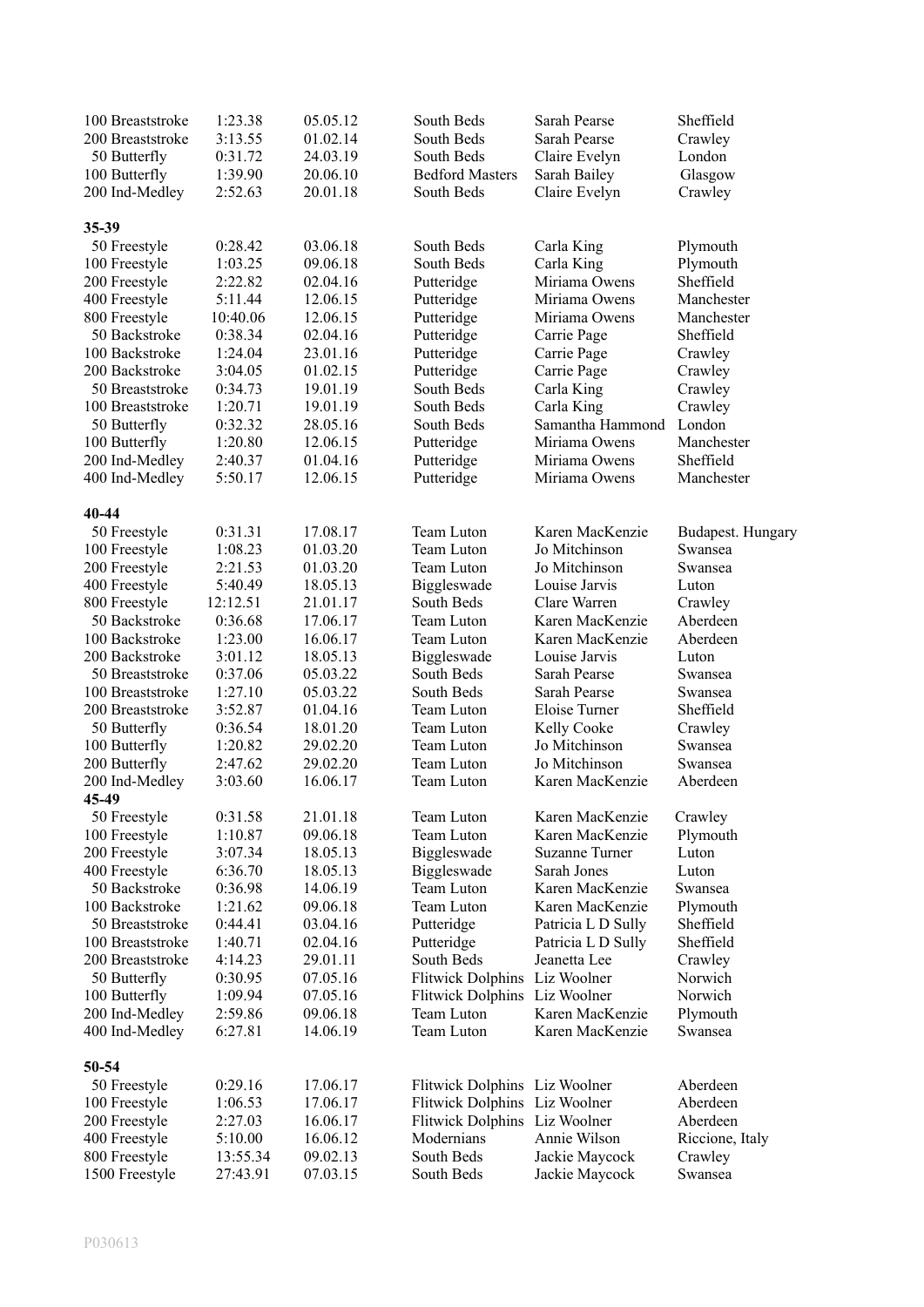| 50 Backstroke<br>100 Backstroke<br>200 Backstroke<br>50 Breaststroke<br>200 Breaststroke<br>50 Butterfly<br>100 Butterfly<br>200 Ind-Medley | 0:35.48<br>1:20.01<br>3:42.74<br>0:48.90<br>3:40.62<br>0:30.70<br>1:10.15<br>3:33.63 | 17.06.17<br>22.01.17<br>07.03.15<br>09.02.13<br>29.05.16<br>24.03.19<br>22.01.17<br>01.04.16 | Flitwick Dolphins Liz Woolner<br><b>Flitwick Dolphins</b><br>South Beds<br>South Beds<br>South Beds<br><b>Flitwick Dolphins</b><br><b>Flitwick Dolphins</b><br>South Beds | Liz Woolner<br>Jackie Maycock<br>Jackie Maycock<br>Jackie Maycock<br>Liz Woolner<br>Liz Woolner<br>Jackie Maycock | Aberdeen<br>Crawley<br>Swansea<br>Crawley<br>London<br>London<br>Crawley<br>Sheffield |
|---------------------------------------------------------------------------------------------------------------------------------------------|--------------------------------------------------------------------------------------|----------------------------------------------------------------------------------------------|---------------------------------------------------------------------------------------------------------------------------------------------------------------------------|-------------------------------------------------------------------------------------------------------------------|---------------------------------------------------------------------------------------|
| 55-59                                                                                                                                       |                                                                                      |                                                                                              |                                                                                                                                                                           |                                                                                                                   |                                                                                       |
| 50 Freestyle                                                                                                                                | 0:35.64                                                                              | 24.01.09                                                                                     | South Beds                                                                                                                                                                | <b>Christine Ayers</b>                                                                                            | Crawley                                                                               |
| 100 Freestyle                                                                                                                               | 1:20.29                                                                              | 29.01.11                                                                                     | South Beds                                                                                                                                                                | <b>Christine Ayers</b>                                                                                            | Crawley                                                                               |
| 200 Freestyle                                                                                                                               | 2:54.60                                                                              | 30.07.11                                                                                     | South Beds                                                                                                                                                                | <b>Christine Ayers</b>                                                                                            | Aldershot                                                                             |
| 400 Freestyle                                                                                                                               | 6:10.71                                                                              | 08.02.09                                                                                     | South Beds                                                                                                                                                                | <b>Christine Ayers</b>                                                                                            | Sheffield                                                                             |
| 800 Freestyle                                                                                                                               | 12:48.14                                                                             | 29.01.11                                                                                     | South Beds                                                                                                                                                                | <b>Christine Ayers</b>                                                                                            | Crawley                                                                               |
| 1500 Freestyle                                                                                                                              | 24:13.44                                                                             | 17.06.11                                                                                     | South Beds                                                                                                                                                                | <b>Christine Ayers</b>                                                                                            | Leeds                                                                                 |
| 50 Backstroke                                                                                                                               | 0:43.12                                                                              | 24.01.09                                                                                     | South Beds                                                                                                                                                                | <b>Christine Ayers</b>                                                                                            | Crawley                                                                               |
| 100 Backstroke                                                                                                                              | 1:36.13                                                                              | 18.05.13                                                                                     | South Beds                                                                                                                                                                | Alison Sheehan                                                                                                    | Luton                                                                                 |
| 200 Backstroke                                                                                                                              | 3:28.99                                                                              | 23.01.16                                                                                     | South Beds                                                                                                                                                                | Alison Sheehan                                                                                                    | Crawley                                                                               |
| 50 Breaststroke                                                                                                                             | 0:44.11                                                                              | 29.01.11                                                                                     | South Beds                                                                                                                                                                | Christine Ayers                                                                                                   | Crawley                                                                               |
| 100 Breaststroke                                                                                                                            | 1:36.42                                                                              | 24.01.09                                                                                     | South Beds                                                                                                                                                                | <b>Christine Ayers</b>                                                                                            | Crawley<br>Sheffield                                                                  |
| 200 Breaststroke<br>50 Butterfly                                                                                                            | 3:27.19<br>0:42.36                                                                   | 08.02.09<br>05.05.12                                                                         | South Beds<br>South Beds                                                                                                                                                  | <b>Christine Ayers</b><br><b>Christine Ayres</b>                                                                  | Sheffield                                                                             |
| 100 Butterfly                                                                                                                               | 1:43.87                                                                              | 17.06.11                                                                                     | South Beds                                                                                                                                                                | <b>Christine Ayers</b>                                                                                            | Leeds                                                                                 |
| 200 Butterfly                                                                                                                               | 3:49.22                                                                              | 28.01.12                                                                                     | South Beds                                                                                                                                                                | <b>Christine Ayers</b>                                                                                            | Crawley                                                                               |
| 200 Ind-Medley                                                                                                                              | 3:23.12                                                                              | 06.05.12                                                                                     | South Beds                                                                                                                                                                | <b>Christine Ayres</b>                                                                                            | Sheffield                                                                             |
| 400 Ind-Medley                                                                                                                              | 7:13.05                                                                              | 30.01.10                                                                                     | South Beds                                                                                                                                                                | <b>Christine Ayers</b>                                                                                            | Crawley                                                                               |
|                                                                                                                                             |                                                                                      |                                                                                              |                                                                                                                                                                           |                                                                                                                   |                                                                                       |
| 60-64                                                                                                                                       |                                                                                      |                                                                                              |                                                                                                                                                                           |                                                                                                                   |                                                                                       |
| 50 Freestyle                                                                                                                                | 0:36.86                                                                              | 01.02.14                                                                                     | South Beds                                                                                                                                                                | <b>Christine Ayers</b>                                                                                            | Crawley                                                                               |
| 100 Freestyle                                                                                                                               | 1:22.28                                                                              | 26.07.14                                                                                     | South Beds                                                                                                                                                                | <b>Christine Ayers</b>                                                                                            | Aldershot                                                                             |
| 200 Freestyle                                                                                                                               | 2:57.18                                                                              | 16.06.13                                                                                     | South Beds                                                                                                                                                                | <b>Christine Ayers</b>                                                                                            | Plymouth                                                                              |
| 400 Freestyle                                                                                                                               | 6:12.41                                                                              | 23.01.16                                                                                     | South Beds                                                                                                                                                                | <b>Christine Ayers</b>                                                                                            | Crawley                                                                               |
| 800 Freestyle<br>1500 Freestyle                                                                                                             | 12:46.66<br>24:04.94                                                                 | 13.06.14                                                                                     | South Beds                                                                                                                                                                | <b>Christine Ayers</b>                                                                                            | Swansea                                                                               |
| 50 Backstroke                                                                                                                               | 0:43:88                                                                              | 13.06.14<br>14.06.13                                                                         | South Beds<br>South Beds                                                                                                                                                  | <b>Christine Ayers</b><br><b>Christine Ayers</b>                                                                  | Swansea<br>Plymouth                                                                   |
| 100 Backstroke                                                                                                                              | 1:38.31                                                                              | 26.07.14                                                                                     | South Beds                                                                                                                                                                | Christine Ayers                                                                                                   | Aldershot                                                                             |
| 200 Backstroke                                                                                                                              | 3:35.27                                                                              | 18.05.13                                                                                     | South Beds                                                                                                                                                                | Christine Ayers                                                                                                   | Luton                                                                                 |
| 50 Breaststroke                                                                                                                             | 0:45.02                                                                              | 03.04.16                                                                                     | South Beds                                                                                                                                                                | <b>Christine Ayers</b>                                                                                            | Sheffield                                                                             |
| 100 Breaststroke                                                                                                                            | 1:39.07                                                                              | 04.08.14                                                                                     | South Beds                                                                                                                                                                | <b>Christine Ayers</b>                                                                                            | Montreal. Canada                                                                      |
| 200 Breaststroke                                                                                                                            | 3:33.41                                                                              | 18.05.13                                                                                     | South Beds                                                                                                                                                                | <b>Christine Ayers</b>                                                                                            | Luton                                                                                 |
| 50 Butterfly                                                                                                                                | 0:42.31                                                                              | 15.06.14                                                                                     | South Beds                                                                                                                                                                | <b>Christine Ayers</b>                                                                                            | Swansea                                                                               |
| 100 Butterfly                                                                                                                               | 1:40.42                                                                              | 09.02.13                                                                                     | South Beds                                                                                                                                                                | <b>Christine Ayers</b>                                                                                            | Crawley                                                                               |
| 200 Butterfly                                                                                                                               | 3:46.26                                                                              | 01.02.14                                                                                     | South Beds                                                                                                                                                                | <b>Christine Ayers</b>                                                                                            | Crawley                                                                               |
| 200 Ind-Medley                                                                                                                              | 3:20.72                                                                              | 06.08.14                                                                                     | South Beds                                                                                                                                                                | <b>Christine Ayers</b>                                                                                            | Montreal. Canada                                                                      |
| 400 Ind. Medley                                                                                                                             | 7:03.89                                                                              | 01.02.14                                                                                     | South Beds                                                                                                                                                                | <b>Christine Ayers</b>                                                                                            | Crawley                                                                               |
| 65-69                                                                                                                                       |                                                                                      |                                                                                              |                                                                                                                                                                           |                                                                                                                   |                                                                                       |
| 50 Freestyle                                                                                                                                | 0:39.63                                                                              | 01.03.20                                                                                     | South Beds                                                                                                                                                                | <b>Christine Ayers</b>                                                                                            | Swansea                                                                               |
| 100 Freestyle                                                                                                                               | 1:26.03                                                                              | 18.01.20                                                                                     | South Beds                                                                                                                                                                | <b>Christine Ayers</b>                                                                                            | Crawley                                                                               |
| 200 Freestyle                                                                                                                               | 3:09.07                                                                              | 14.08.19                                                                                     | South Beds                                                                                                                                                                | <b>Christine Ayers</b>                                                                                            | Gwangju. Sth Korea                                                                    |
| 400 Freestyle                                                                                                                               | 6:55.25                                                                              | 29.02.20                                                                                     | South Beds                                                                                                                                                                | <b>Christine Ayers</b>                                                                                            | Swansea                                                                               |
| 800 Freestyle                                                                                                                               | 14:01.67                                                                             | 29.02.20                                                                                     | South Beds                                                                                                                                                                | <b>Christine Ayers</b>                                                                                            | Swansea                                                                               |
| 1500 Freestyle                                                                                                                              | 26:17.28                                                                             | 26.02.20                                                                                     | South Beds                                                                                                                                                                | <b>Christine Ayers</b>                                                                                            | Swansea                                                                               |
| 50 Backstroke                                                                                                                               | 0:47.64                                                                              | 19.01.20                                                                                     | South Beds                                                                                                                                                                | <b>Christine Ayers</b>                                                                                            | Crawley                                                                               |
| 100 Backstroke                                                                                                                              | 1:45.66                                                                              | 01.03.20                                                                                     | South Beds                                                                                                                                                                | <b>Christine Ayers</b>                                                                                            | Swansea                                                                               |
| 50 Breaststroke                                                                                                                             | 0:48.11                                                                              | 18.01.20                                                                                     | South Beds                                                                                                                                                                | <b>Christine Ayers</b>                                                                                            | Crawley                                                                               |
| 100 Breaststroke                                                                                                                            | 1:45.29                                                                              | 19.01.19                                                                                     | South Beds                                                                                                                                                                | <b>Christine Ayers</b>                                                                                            | Crawley                                                                               |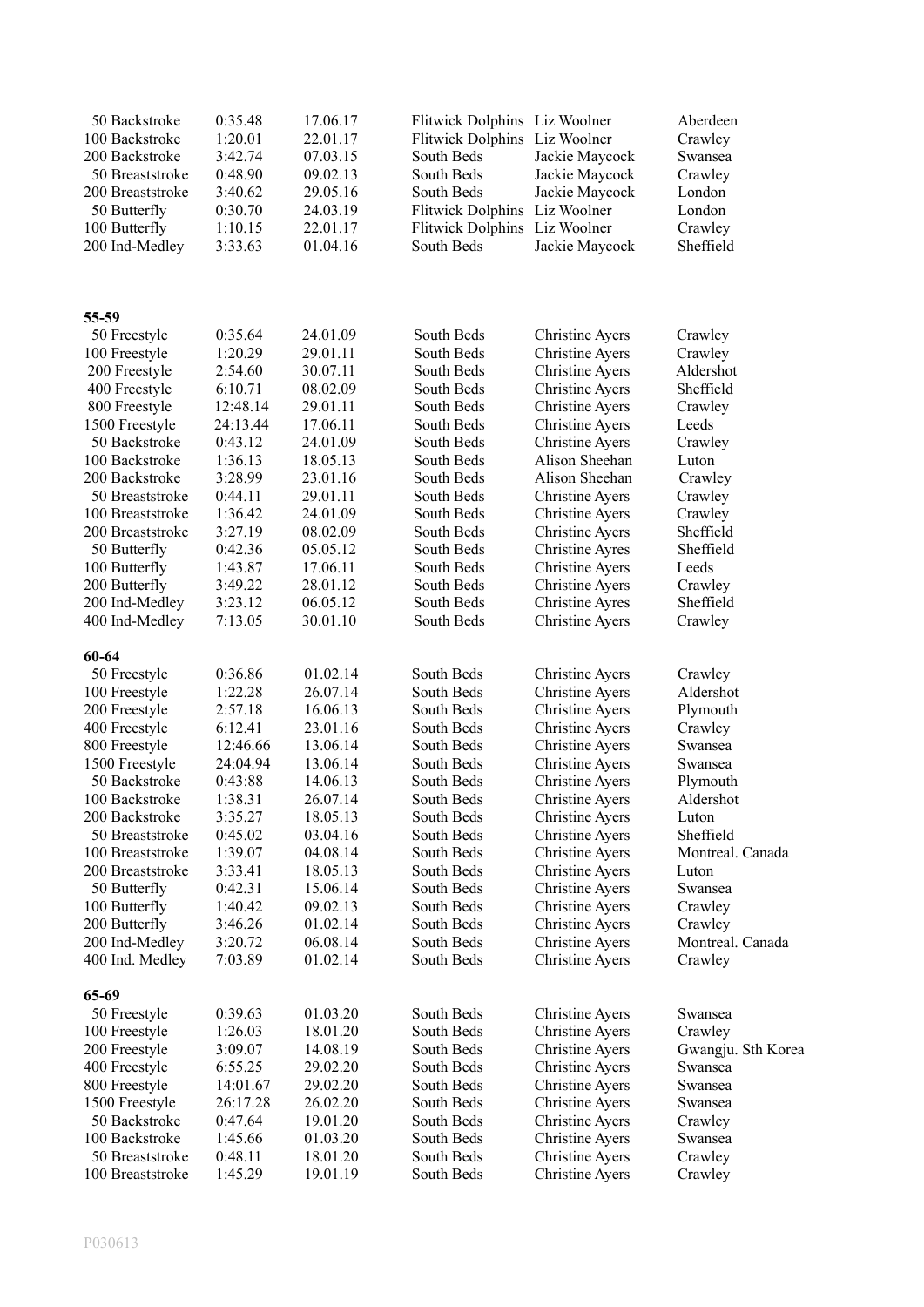| 200 Breaststroke | 3.49.55  | 20.01.19 | South Beds | Christine Ayers      | Crawley            |
|------------------|----------|----------|------------|----------------------|--------------------|
| 50 Butterfly     | 0:47.93  | 24.01.09 | South Beds | <b>Janet Masters</b> | Crawley            |
| 200 Ind-Medley   | 4:15.14  | 24.01.16 | South Beds | Andrea Minor         | Crawley            |
| 70-74            |          |          |            |                      |                    |
| 50 Freestyle     | 0:43.14  | 17.06.11 | South Beds | <b>Janet Masters</b> | Leeds              |
| 100 Freestyle    | 1:39.41  | 19.01.19 | South Beds | Andrea Minor         | Crawley            |
| 200 Freestyle    | 3:38.09  | 20.01.18 | South Beds | Andrea Minor         | Crawley            |
| 400 Freestyle    | 7:29.53  | 20.01.18 | South Beds | Andrea Minor         | Crawley            |
| 800 Freestyle    | 15:29.39 | 19.01.19 | South Beds | Andrea Minor         | Crawley            |
| 1500 Freestyle   | 32:53.10 | 13.06.14 | South Beds | Iris Bellis          | Swansea            |
| 50 Backstroke    | 0:48.70  | 04.05.12 | South Beds | Janet Masters        | Sheffield          |
| 100 Backstroke   | 1:44.93  | 31.07.10 | South Beds | Janet Masters        | Gothenburg. Sweden |
| 200 Backstroke   | 3:57.71  | 15.06.13 | South Beds | <b>Janet Masters</b> | Plymouth           |
| 50 Breaststroke  | 0:54.81  | 09.06.18 | South Beds | Andrea Minor         | Plymouth           |
| 100 Breaststroke | 2:02.53  | 19.01.19 | South Beds | Andrea Minor         | Crawley            |
| 200 Breaststroke | 4:20.29  | 20.01.19 | South Beds | Andrea Minor         | Crawley            |
| 50 Butterfly     | 0:49.49  | 31.07.10 | South Beds | Janet Masters        | Gothenburg. Sweden |
| 100 Butterfly    | 1:56.47  | 05.05.12 | South Beds | <b>Janet Masters</b> | Sheffield          |
| 200 Ind-Medley   | 3:59.55  | 30.01.10 | South Beds | Janet Masters        | Crawley            |
|                  |          |          |            |                      |                    |
| 75-79            |          |          |            |                      |                    |
| 50 Freestyle     | 0:44.00  | 14.06.15 | South Beds | <b>Janet Masters</b> | Manchester         |
| 100 Freestyle    | 1:42.29  | 13.06.15 | South Beds | <b>Janet Masters</b> | Manchester         |
| 200 Freestyle    | 3:39.98  | 13.06.15 | South Beds | <b>Janet Masters</b> | Manchester         |
| 50 Backstroke    | 0:48.06  | 02.04.16 | South Beds | <b>Janet Masters</b> | Sheffield          |
| 100 Backstroke   | 1:46.15  | 29.05.16 | South Beds | <b>Janet Masters</b> | London             |
| 200 Backstroke   | 3:53.46  | 11.08.15 | South Beds | <b>Janet Masters</b> | Kazan. Russia      |
| 50 Breaststroke  | 0:57.84  | 13.06.15 | South Beds | <b>Janet Masters</b> | Manchester         |
| 50 Butterfly     | 0:50.46  | 13.06.15 | South Beds | <b>Janet Masters</b> | Manchester         |
| 100 Butterfly    | 1:57.42  | 02.04.16 | South Beds | <b>Janet Masters</b> | Sheffield          |
| 200 Ind-Medley   | 4:00.28  | 13.06.15 | South Beds | <b>Janet Masters</b> | Manchester         |
| 400 Ind-Medley   | 8:52.89  | 23.01.16 | South Beds | <b>Janet Masters</b> | Crawley            |

**80-84**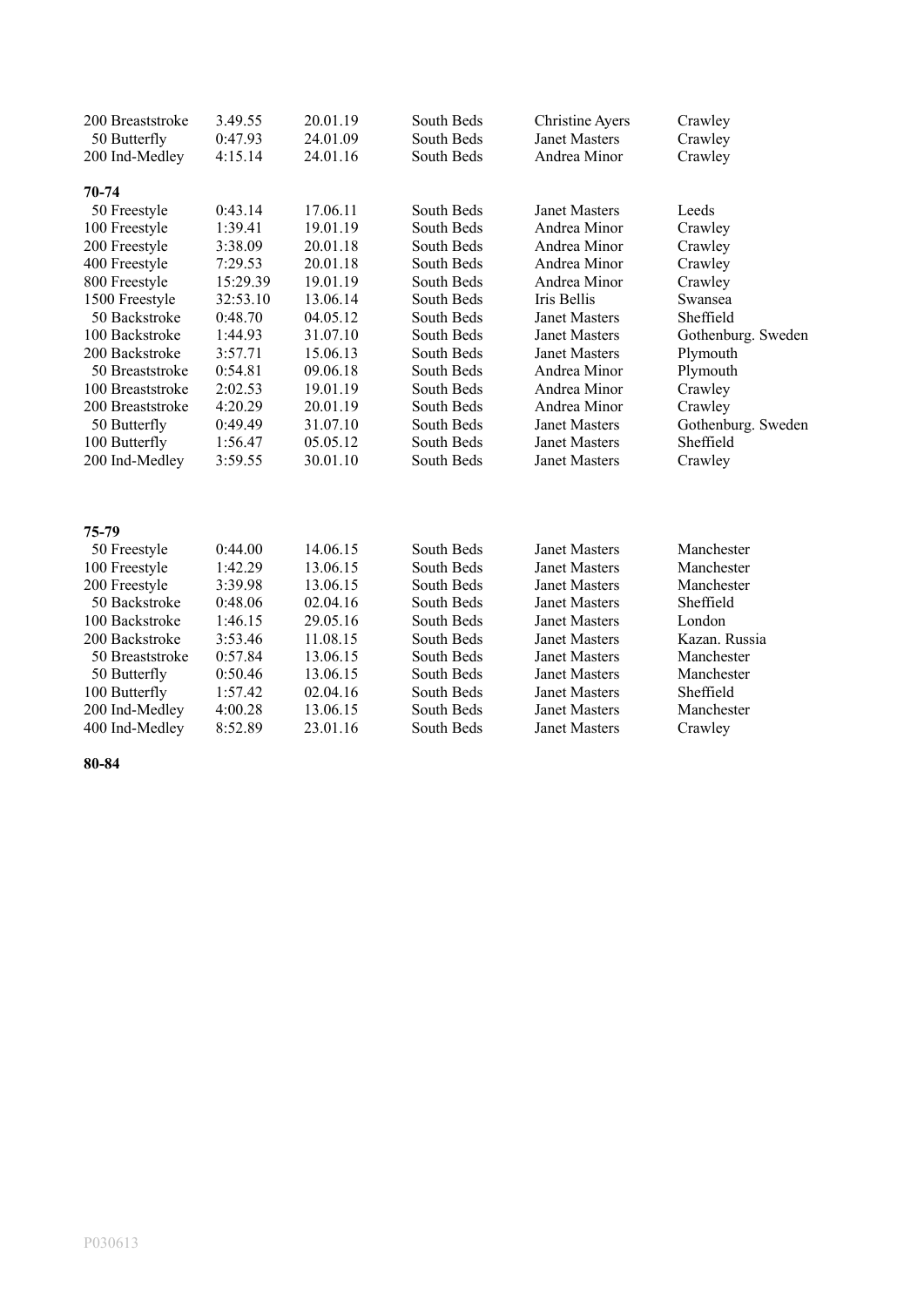#### **MEN**

### **18-24**

| 50 Freestyle<br>100 Freestyle<br>200 Freestyle      | 0:25.37<br>0:56.23<br>2:13.17 | 21.01.18<br>21.01.18<br>15.06.14 | South Beds<br>South Beds<br>Putteridge | <b>Matthew Masters</b><br><b>Matthew Masters</b><br>Lewis King | Crawley<br>Crawley<br>Swansea          |
|-----------------------------------------------------|-------------------------------|----------------------------------|----------------------------------------|----------------------------------------------------------------|----------------------------------------|
| 400 Freestyle<br>50 Backstroke                      | 4:38.59<br>0:28.80            | 14.06.14<br>21.01.18             | Putteridge<br>South Beds               | Lewis King<br><b>Matthew Masters</b>                           | Swansea<br>Crawley                     |
| 50 Breaststroke<br>100 Breaststroke<br>50 Butterfly | 0:28.17<br>1:02.44<br>0:27.87 | 13.06.15<br>13.06.15<br>13.06.15 | Putteridge<br>Putteridge<br>Putteridge | Lawrence Palmer<br>Lawrence Palmer<br>Jordan Batson            | Manchester<br>Manchester<br>Manchester |
| 100 Butterfly                                       | 1:01.50                       | 18.05.13                         | Team Luton                             | Jay Wilson                                                     | Luton                                  |
| 200 Butterfly                                       | 2:46.97                       | 13.06.14                         | Putteridge                             | Lewis King                                                     | Swansea                                |
| 200 Ind-Medley                                      | 2:22.19                       | 18.05.13                         | Team Luton                             | Lawrence Palmer                                                | Luton                                  |
| 400 Ind-Medley                                      | 5:21.32                       | 14.06.14                         | Putteridge                             | Lewis King                                                     | Swansea                                |
| $25 - 29$                                           |                               |                                  |                                        |                                                                |                                        |
| 50 Freestyle                                        | 0:25.80                       | 31.01.15                         | Dunstable                              | Sam Parry                                                      | Crawley                                |
| 100 Freestyle                                       | 0:57.30                       | 21.06.09                         | Modernians                             | Ian Davies                                                     | Cardiff                                |
| 200 Freestyle                                       | 2:13.42                       | 13.06.15                         | Putteridge                             | Lewis King                                                     | Manchester                             |
| 400 Freestyle                                       | 4:43.59                       | 14.06.15                         | Putteridge                             | Lewis King                                                     | Manchester                             |
| 50 Backstroke                                       | 0:32.97                       | 31.01.15                         | Dunstable                              | Sam Parry                                                      | Crawley                                |
| 100 Backstroke                                      | 1:25.96                       | 18.05.13                         | South Beds                             | Peter Leadbetter                                               | Luton                                  |
| 200 Backstroke                                      | 3:02.04                       | 18.01.20                         | Team Luton                             | Sam Bradley                                                    | Crawley                                |
| 50 Breaststroke                                     | 0:35.67                       | 01.02.15                         | Dunstable                              | Sam Parry                                                      | Crawley                                |
| 100 Breaststroke                                    | 1:25.07                       | 30.01.11                         | South Beds                             | Daniel Hayes                                                   | Crawley                                |
| 200 Breaststroke                                    | 2:59.17                       | 30.01.11                         | South Beds                             | Daniel Hayes                                                   | Crawley                                |
| 50 Butterfly                                        | 0:28.80                       | 21.06.09                         | Modernians                             | Ian Davies                                                     | Cardiff                                |
| 100 Butterfly                                       | 1:02.90                       | 20.06.09                         | Modernians                             | Ian Davies                                                     | Cardiff                                |
| 200 Ind-Medley<br>400 Ind-Medley                    | 2:31.08<br>5:26.70            | 13.06.15<br>12.06.15             | Putteridge<br>Putteridge               | Lewis King<br>Lewis King                                       | Manchester<br>Manchester               |
| 30-34                                               |                               |                                  |                                        |                                                                |                                        |
| 50 Freestyle                                        | 0:27.43                       | 20.06.10                         | Biggleswade                            | Ian Davies                                                     | Glasgow                                |
| 100 Freestyle                                       | 0:58.79                       | 19.06.10                         | Biggleswade                            | Ian Davies                                                     | Glasgow                                |
| 200 Freestyle                                       | 2:29.62                       | 18.05.13                         | South Beds                             | Chris Lewindon                                                 | Luton                                  |
| 400 Freestyle                                       | 5:08.35                       | 18.05.13                         | South Beds                             | Chris Lewindon                                                 | Luton                                  |
| 50 Backstroke                                       | 0:31.67                       | 18.06.10                         | Biggleswade                            | Ian Davies                                                     | Glasgow                                |
| 100 Backstroke                                      | 1:09.47                       | 20.06.10                         | Biggleswade                            | Ian Davies                                                     | Glasgow                                |
| 200 Backstroke                                      | 2:43.39                       | 09.02.13                         | South Beds                             | Chris Lewindon                                                 | Crawley                                |
| 50 Breaststroke                                     | 0:36.66                       | 01.02.14                         | South Beds                             | Chris Lewindon                                                 | Crawley                                |
| 100 Breaststroke                                    | 1:23.01                       | 09.02.13                         | South Beds                             | Chris Lewindon                                                 | Crawley                                |
| 200 Breaststroke                                    | 2:59.13                       | 01.02.14                         | South Beds                             | Chris Lewindon                                                 | Crawley                                |
| 50 Butterfly                                        | 0:29.30                       | 19.06.10                         | Biggleswade                            | Ian Davies                                                     | Glasgow                                |
| 100 Butterfly                                       | 1:03.60                       | 31.01.10                         | Biggleswade                            | Ian Davies                                                     | Crawley                                |
| 200 Butterfly                                       | 2:33.12                       | 30.01.10                         | Biggleswade                            | Ian Davies                                                     | Crawley                                |
| 200 Ind-Medley                                      | 2:37.53                       | 18.05.13                         | South Beds                             | Chris Lewindon                                                 | Luton                                  |
| 35-39                                               |                               |                                  |                                        |                                                                |                                        |
| 50 Freestyle                                        | 0:30.92                       | 23.01.16                         | Putteridge                             | Graeme Crowston                                                | Crawley                                |
| 100 Freestyle                                       | 1:08.12                       | 24.01.16                         | Putteridge                             | Graeme Crowston                                                | Crawley                                |
| 200 Freestyle                                       | 2:36.10                       | 23.01.16                         | Putteridge                             | Graeme Crowston                                                | Crawley                                |
| 400 Freestyle                                       | 5:43.35                       | 23.01.16                         | Putteridge                             | Graeme Crowston                                                | Crawley                                |
| 50 Backstroke                                       | 0:40.21                       | 24.01.16                         | Putteridge                             | Graeme Crowston                                                | Crawley                                |
| 50 Breaststroke                                     | 0:32.82                       | 14.06.14                         | Biggleswade                            | Nick Titchener                                                 | Swansea                                |
| 100 Breaststroke                                    | 1:19.15                       | 18.05.13                         | Biggleswade                            | Nick Titchener                                                 | Luton                                  |
| 200 Breaststroke                                    | 3:20.96                       | 05.08.15                         | South Beds                             | Joel Storry                                                    | Stockholm. Sweden                      |
| 50 Butterfly                                        | 0:35.36                       | 24.01.16                         | Putteridge                             | Graeme Crowston                                                | Crawley                                |
| 100 Butterfly                                       | 1:38.11                       | 23.01.16                         | South Beds                             | Joel Storry                                                    | Crawley                                |
| 400 Ind-Medley                                      | 7:01.66                       | 23.01.16                         | South Beds                             | Joel Storry                                                    | Crawley                                |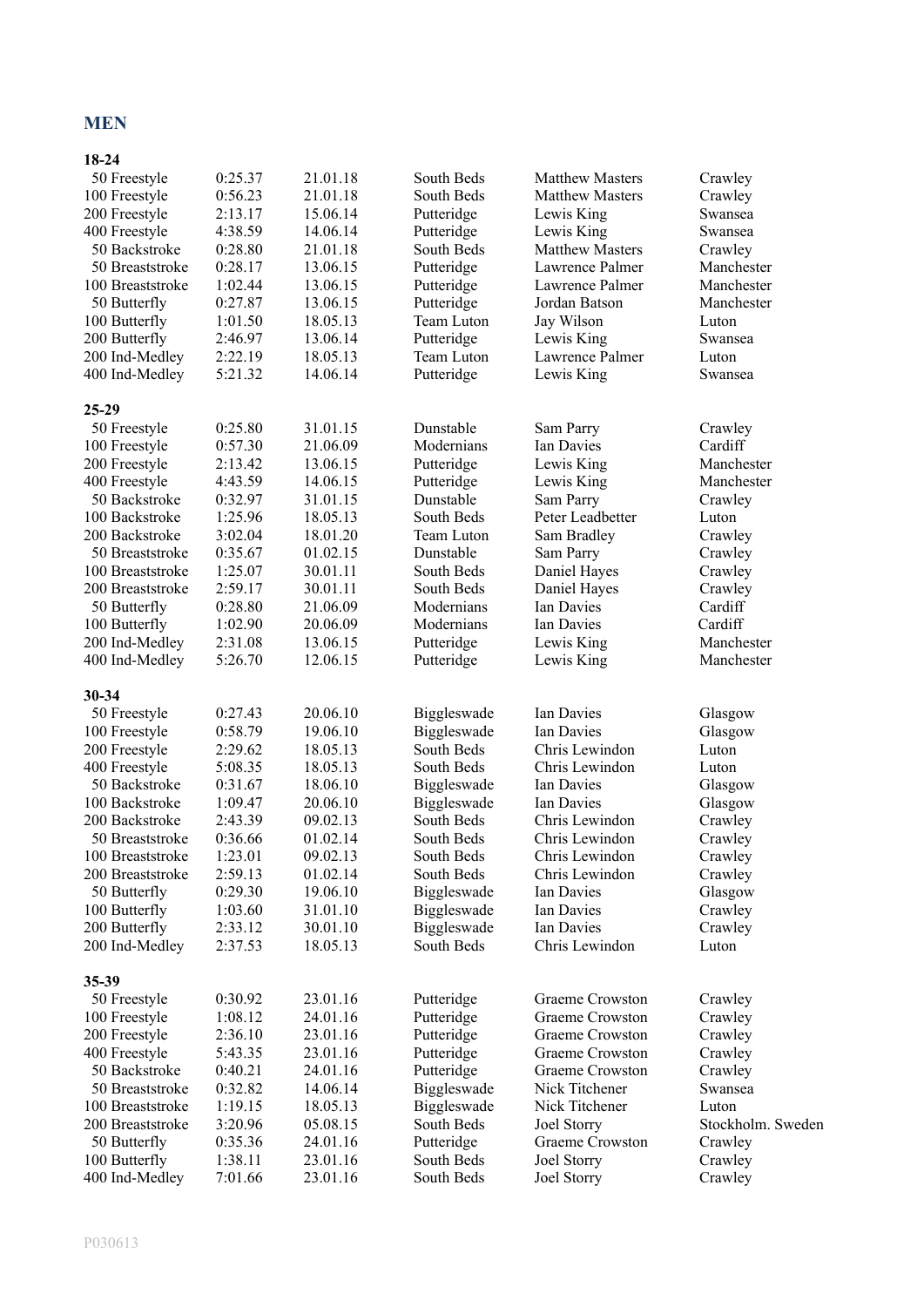| 40-44            |          |          |                              |                      |                       |
|------------------|----------|----------|------------------------------|----------------------|-----------------------|
| 50 Freestyle     | 0:28.17  | 17.06.06 | Luton SC                     | Andy Byrne           | Manchester            |
| 100 Freestyle    | 0:57.20  | 22.01.06 | Modernians                   | Marcel Scholten      | Sheffield             |
| 200 Freestyle    | 2:15.80  | 06.08.06 | Luton SC                     | Andy Byrne           | Stanford. USA         |
| 400 Freestyle    | 5:06.62  | 17.06.07 | Luton SC                     | Andy Byrne           | Manchester            |
| 800 Freestyle    | 13:10.02 | 29.01.11 | Team Luton                   | Ian Norman           | Crawley               |
| 50 Backstroke    | 0:41.55  | 08.05.10 | South Beds                   | Keith Spence         | Cardiff               |
| 100 Backstroke   | 1:10.72  | 09.08.06 | Luton SC                     | Andy Byrne           | Stanford. USA         |
| 200 Backstroke   | 2:44.71  | 16.06.07 | Luton SC                     | Andy Byrne           | Manchester            |
| 50 Breaststroke  | 0:32.25  | 22.01.06 | Modernians                   | Marcel Scholten      | Sheffield             |
| 100 Breaststroke | 1:32.50  | 19.06.09 | South Beds                   | Keith Spence         | Cardiff               |
| 200 Breaststroke | 3:28.99  | 19.06.09 | South Beds                   | Keith Spence         | Cardiff               |
| 50 Butterfly     | 0:32.55  | 10.08.06 | Luton SC                     | Andy Byrne           | Stanford. USA         |
| 100 Butterfly    | 1:33.85  | 08.05.10 | South Beds                   | Keith Spence         | Cardiff               |
| 200 Ind-Medley   | 3:24.24  | 19.06.09 | South Beds                   | Keith Spence         | Cardiff               |
| 400 Ind-Medley   | 7:42.28  | 30.01.10 | South Beds                   | Keith Spence         | Crawley               |
| 45-49            |          |          |                              |                      |                       |
| 50 Freestyle     | 0:28.67  | 07.08.06 | Luton SC                     | Ian Stoughton        | Stanford. USA         |
| 100 Freestyle    | 1:01.58  | 13.05.06 | Luton SC                     | Ian Stoughton        | High Wycombe          |
| 200 Freestyle    | 2:17.06  | 06.08.06 | Luton SC                     | Ian Stoughton        | Stanford. USA         |
| 400 Freestyle    | 4:50.59  | 10.08.06 | Luton SC                     | Ian Stoughton        | Stanford. USA         |
| 800 Freestyle    | 11:26.77 | 03.08.14 | Team Luton                   | John O'Rourke        | Montreal. Canada      |
| 50 Backstroke    | 0:33.19  | 21.06.08 | Luton SC                     | Andy Byrne           | Manchester            |
| 100 Backstroke   | 1:14.24  | 22.06.08 | Luton SC                     | Andy Byrne           | Manchester            |
| 200 Backstroke   | 2:43.59  | 21.06.08 | Luton SC                     | Andy Byrne           | Manchester            |
| 50 Breaststroke  | 0:35.26  | 22.01.06 | Modernians                   | Dave Cartledge       | Sheffield             |
| 100 Breaststroke | 1:28.02  | 18.05.13 | South Beds                   | Carl Roberts         | Luton                 |
| 200 Breaststroke | 2:44.52  | 17.06.06 | Modernians                   | Dave Cartledge       | Manchester            |
| 50 Butterfly     | 0:32.03  | 20.01.18 | South Beds                   | Robert Adsley        | Crawley               |
| 100 Butterfly    | 1:10.82  | 07.08.06 | Luton SC                     | Ian Stoughton        | Stanford. USA         |
| 200 Ind-Medley   | 2:27.43  | 17.06.06 | Modernians                   | Dave Cartledge       | Manchester            |
| 400 Ind-Medley   | 7:00.97  | 02.04.16 | Team Luton                   | John O'Rourke        | Sheffield             |
|                  |          |          |                              |                      |                       |
| 50-54            |          |          |                              |                      |                       |
| 50 Freestyle     | 0:30.56  | 28.01.12 | Team Luton                   | David Wright         | Crawley               |
| 100 Freestyle    | 1:05.86  | 29.01.11 | Luton SC                     | David Wright         | Crawley               |
| 200 Freestyle    | 2:24.44  | 18.05.13 | Team Luton                   | David Wright         | Luton                 |
| 400 Freestyle    | 5:06.37  | 18.05.13 | Team Luton                   | David Wright         | Luton                 |
| 800 Freestyle    | 10:39.16 | 20.06.09 | Luton SC                     | Ian Murray           | Cardiff               |
| 1500 Freestyle   | 20:14.24 | 21.06.09 | Luton SC                     | Ian Murray           | Cardiff               |
| 50 Backstroke    | 0:31.77  | 18.06.06 | Luton SC                     | <b>Graham Powell</b> | Manchester            |
| 100 Backstroke   | 1:10.61  | 09.08.06 | Luton SC                     | Graham Powell        | Stanford. USA         |
| 200 Backstroke   | 2:39.38  | 16.06.06 | Luton SC                     | Graham Powell        | Manchester            |
| 50 Breaststroke  | 0:37.09  | 16.06.07 | Luton SC                     | Colin Mayes          | Manchester            |
| 100 Breaststroke | 1:23.28  | 28.01.06 | Luton SC                     | Colin Mayes          | <b>Crystal Palace</b> |
| 200 Breaststroke | 3:06.39  | 17.06.06 | Luton SC                     | Colin Mayes          | Manchester            |
| 50 Butterfly     | 0:30.56  | 06.08.06 | Luton SC                     | Graham Powell        | Stanford. USA         |
| 100 Butterfly    | 1:07.44  | 17.06.06 | Luton SC                     | <b>Graham Powell</b> | Manchester            |
| 200 Butterfly    | 2:49.03  | 18.05.12 | Team Luton                   | David Wright         | Luton                 |
| 200 IM           | 2:51.00  | 15.06.07 | Flitwick Dolphins Ian Murray |                      | Manchester            |
| 400 IM           | 6:17.62  | 17.06.07 | Flitwick Dolphins Ian Murray |                      | Manchester            |
| 55-59            |          |          |                              |                      |                       |
| 50 Freestyle     | 0:30.15  | 21.01.18 | South Beds                   | Peter Masters        | Crawley               |
| 100 Freestyle    | 1:09.02  | 21.01.18 | South Beds                   | <b>Peter Masters</b> | Crawley               |
| 200 Freestyle    | 2:26.69  | 02.04.16 | Team Luton                   | David Wright         | Sheffield             |
| 400 Freestyle    | 5:10.69  | 23.01.16 | Team Luton                   | David Wright         | Crawley               |
| 800 Freestyle    | 10:49.54 | 25.05.16 | Team Luton                   | David Wright         | London                |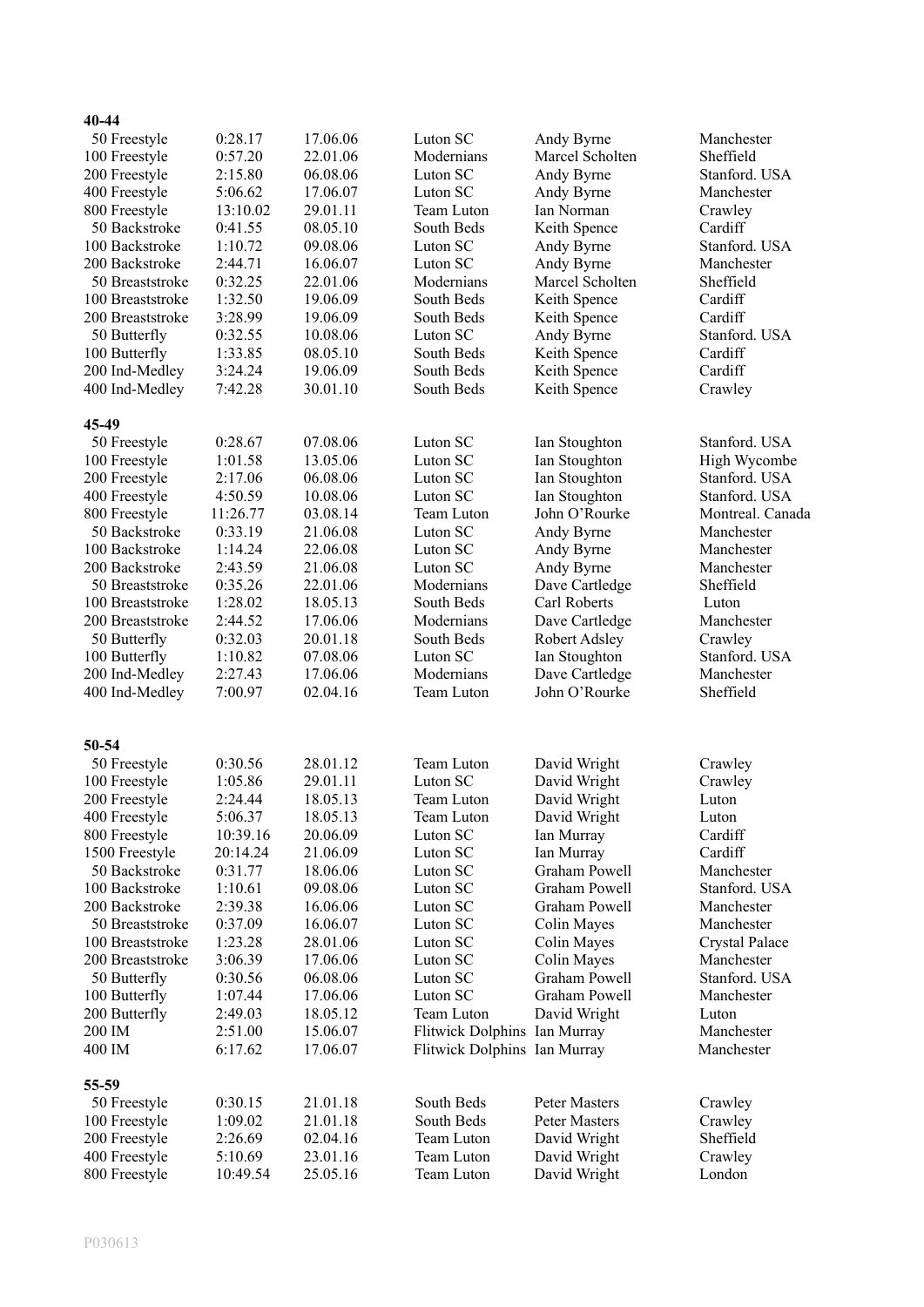| 1500 Freestyle   | 20:48.20 | 14.06.13 | Flitwick                     | Ian Murray           | Plymouth          |
|------------------|----------|----------|------------------------------|----------------------|-------------------|
| 50 Backstroke    | 0:36.41  | 21.01.18 | South Beds                   | Peter Masters        | Crawley           |
| 100 Backstroke   | 1:14.22  | 18.05.13 | Team Luton                   | Graham Powell        | Luton             |
| 200 Backstroke   | 2:46.04  | 18.05.13 | Team Luton                   | Graham Powell        | Luton             |
| 50 Breaststroke  | 0:39.09  | 18.05.13 | Team Luton                   | Colin Mayes          | Luton             |
| 100 Breaststroke | 1:26.83  | 18.05.13 | Team Luton                   | Colin Mayes          | Luton             |
| 200 Breaststroke | 3:11.23  | 18.05.13 | Team Luton                   | Colin Mayes          | Luton             |
| 50 Butterfly     | 0:33.61  | 01.04.16 | Team Luton                   | David Wright         | Sheffield         |
| 100 Butterfly    | 1:21.85  | 17.06.17 | Team Luton                   | Alastair Gibb        | Aberdeen          |
| 200 Butterfly    | 2:51.07  | 27.05.16 | Team Luton                   | David Wright         | London            |
| 200 Ind-Medley   | 2:51.61  | 01.04.16 | Team Luton                   | David Wright         | Sheffield         |
| 400 Ind-Medley   | 6:13.86  | 22.01.17 | Team Luton                   | David Wright         | Crawley           |
| 60-64            |          |          |                              |                      |                   |
| 50 Freestyle     | 0:31.13  | 24.03.19 | South Beds                   | Chris Marshall       | London            |
| 100 Freestyle    | 1:09.08  | 28.05.16 | South Beds                   | Chris Marshall       | London            |
| 200 Freestyle    | 2:37.00  | 24.03.19 | South Beds                   | Chris Marshall       | London            |
| 400 Freestyle    | 5:27.91  | 09.06.18 | Flitwick Dolphins Ian Murray |                      | Plymouth          |
| 800 Freestyle    | 11:27.01 | 08.06.18 | Flitwick Dolphins Ian Murray |                      | Plymouth          |
| 1500 Freestyle   | 21:52.35 | 10.06.18 | Flitwick Dolphins Ian Murray |                      | Plymouth          |
| 50 Backstroke    | 0:32.91  | 02.04.16 | Team Luton                   | Graham Powell        | Sheffield         |
| 100 Backstroke   | 1:13.87  | 29.05.16 | Team Luton                   | <b>Graham Powell</b> | London            |
| 200 Backstroke   | 2:47.21  | 03.04.16 | Team Luton                   | Graham Powell        | Sheffield         |
| 50 Breaststroke  | 0:38.37  | 20.08.17 | Team Luton                   | Colin Mayes          | Budapest. Hungary |
| 100 Breaststroke | 1:28.12  |          | Team Luton                   | Colin Mayes          | Crawley           |
|                  | 3:15.62  | 23.01.16 |                              | Malcolm Barton       | Manchester        |
| 200 Breaststroke |          | 14.06.15 | Team Luton                   |                      |                   |
| 50 Butterfly     | 0:31.60  | 01.04.16 | Team Luton                   | Graham Powell        | Sheffield         |
| 100 Butterfly    | 1:10.62  | 02.04.16 | Team Luton                   | Graham Powell        | Sheffield         |
| 200 Butterfly    | 4:07.58  | 30.01.10 | South Beds                   | Chris Jessup         | Crawley           |
| 200 Ind-Medley   | 3:01.78  | 25.05.16 | South Beds                   | Chris Marshall       | London            |
| 400 Ind-Medley   | 7:30.16  | 02.04.16 | Team Luton                   | Malcolm Barton       | Sheffield         |
| 65-69            |          |          |                              |                      |                   |
| 50 Freestyle     | 0:32.72  | 24.03.19 | South Beds                   | Peter Iles           | London            |
| 100 Freestyle    | 1:13.76  | 21.01.18 | South Beds                   | Peter Iles           | Crawley           |
| 200 Freestyle    | 2:43.35  | 06.03.22 | Flitwick Dolphins Ian Murray |                      | Swansea           |
| 400 Freestyle    | 5:54.85  | 06.03.22 | Flitwick Dolphins Ian Murray |                      | Swansea           |
| 800 Freestyle    | 11:54.78 | 06.03.22 | Flitwick Dolphins Ian Murray |                      | Swansea           |
| 1500 Freestyle   | 33:47.48 | 04.03.11 | Team Luton                   | Paul Clarke          | Swansea           |
| 50 Backstroke    | 0:45.46  | 07.05.11 | Team Luton                   | Paul Clarke          | Cardiff           |
| 100 Backstroke   | 1:48.97  | 30.01.10 | Team Luton                   | Paul Clarke          | Crawley           |
| 200 Backstroke   | 3:51.19  | 06.05.12 | South Beds                   | Chris Jessup         | Sheffield         |
| 50 Breaststroke  | 0:46.91  | 30.01.10 | Team Luton                   | Paul Clarke          | Crawley           |
| 100 Breaststroke | 1:34.57  | 19.01.20 | Team Luton                   | Malcolm Barton       | Crawley           |
| 200 Breaststroke | 3:23.74  | 18.01.20 | Team Luton                   | Malcolm Barton       | Crawley           |
| 50 Butterfly     | 0:36.80  | 20.01.18 | South Beds                   | Peter Iles           | Crawley           |
| 100 Butterfly    | 1:45.35  | 19.01.20 | Team Luton                   | Malcolm Barton       | Crawley           |
| 200 Butterfly    | 4:03.78  | 30.01.11 | South Beds                   | Chris Jessup         | Crawley           |
| 200 Ind-Medley   | 3:35.65  | 18.01.20 | Team Luton                   | Malcolm Barton       | Crawley           |
| 400 Ind-Medley   | 7:37.78  | 19.01.20 | Team Luton                   | Malcolm Barton       | Crawley           |
| 70-74            |          |          |                              |                      |                   |
| 50 Freestyle     | 0:39.22  | 09.02.13 | Team Luton                   | Paul Clarke          | Crawley           |
| 100 Freestyle    | 1:38.91  | 18.03.12 | Team Luton                   | Paul Clarke          | Swansea           |
| 200 Freestyle    | 3:49.00  | 18.03.12 | Team Luton                   | Paul Clarke          | Swansea           |
| 400 Freestyle    | 6:20.41  | 09.05.09 | <b>Beaver Masters</b>        | Alan Jackson         | Cardiff           |
|                  |          |          |                              | Paul Clarke          |                   |
| 800 Freestyle    | 17:53.47 | 09.03.14 | Team Luton                   |                      | Swansea           |
| 1500 Freestyle   | 33:48.54 | 08.03.14 | Team Luton                   | Paul Clarke          | Swansea           |
| 50 Backstroke    | 0:49.73  | 09.03.13 | Team Luton                   | Paul Clarke          | Swansea           |
| 100 Backstroke   | 1:25.70  | 09.05.09 | <b>Beaver Masters</b>        | Alan Jackson         | Cardiff           |